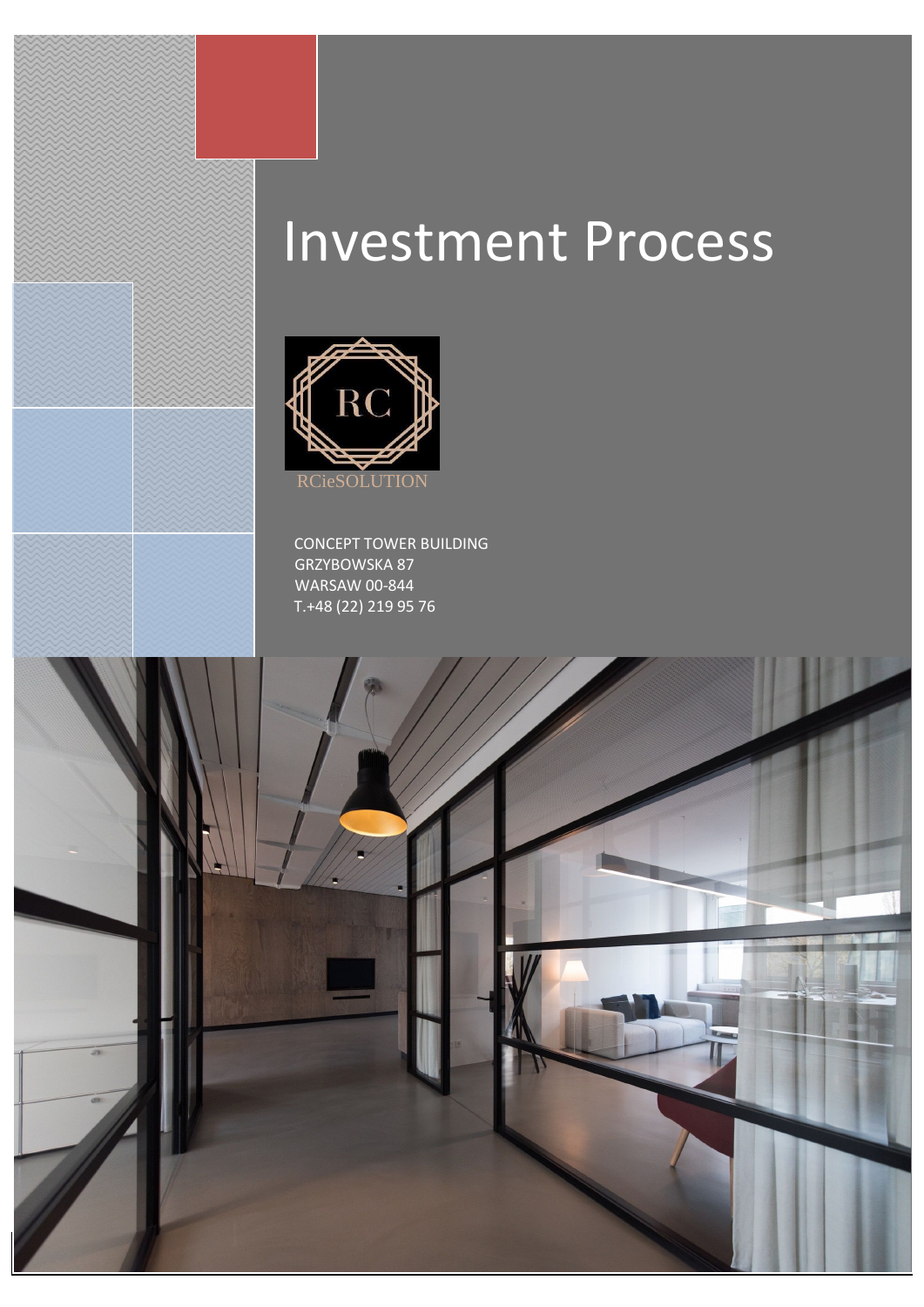#### Preface

 In our customer presentations and studies, we receive an ever-increasing number of questions for more detailed information on the design of the investment process. What are the criteria we use when looking for investment opportunities and portfolios? How do we work in a team to make decisions that are most relevant to each client? These issues are important to us because it is important for us to have a disciplined and collegial approach to work. We believe that our investment process is robust and provides the opportunity for consistent returns tailored to the risk profile. On the other hand, cohesion drives the ability to provide our investment knowledge in a way that is tailored to individual needs.

As part of our commitment to transparency and accountability, we wrote this material. It gives you insights into how we think and how we work and shows the resources and experience associated with our investment strategies.

On behalf of RCieSolution thank you for your interest in our company and our capabilities. I hope that reading this document will make it easier for our clients to understand how we work on their behalf. We feel honored by the trust that the customer gives us while understanding the responsibility that we are trying to deliver.

> Rafal Ciepielski CEO RCiESolution

# Reliable investment culture

RCieSolution has implemented a consistent investment culture through a well-defined investment process. We believe in the institutional rigor and the discipline that governs our decisions. With an active and flexible approach, we strive to achieve positive returns across all investment strategies. Investors have access to our knowledge through the discretion of managed portfolios. We have developed many investment solutions that share a common platform and tailor strategies to individual needs and risk profiles.

As active managers we strive to increase our return and reduce losses in two ways:

• Resource allocation decisions that involve adjusting the share of the portfolio to strategic positions to reflect the changing economic and market situation.

• Choice of security with liquidity preferences and high quality assets priced at an attractive price

All strategies reflect the best opportunities in a variety of global classrooms and regions. We pride ourselves on our ability to provide highly personalized service, supported by these direct relationships. In addition, we offer investors detailed information needed to understand the sources of returns and risks. We are constantly striving to improve and develop our services. We use access to leading research and innovative analytical tools.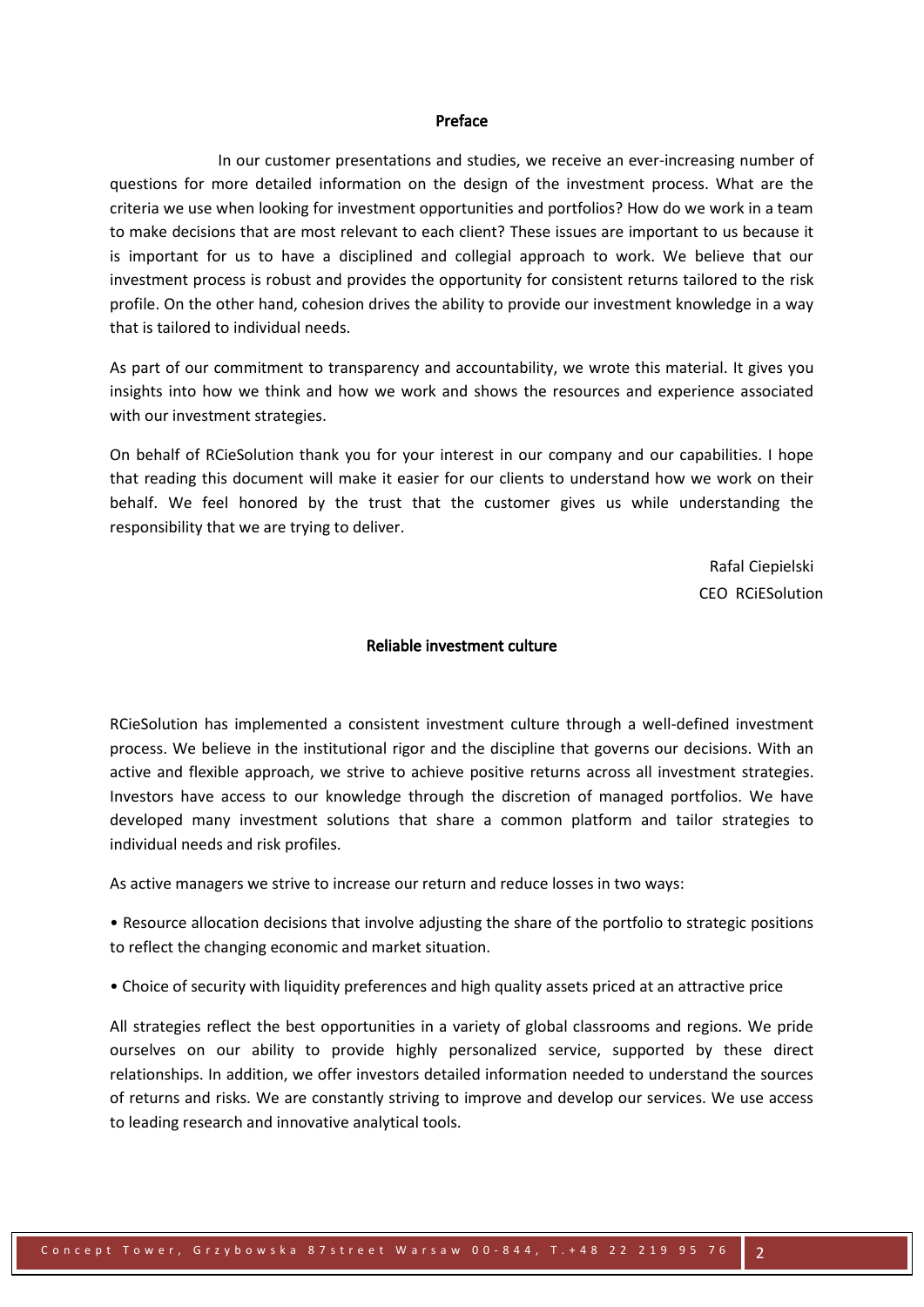By investing our clients' resources, we follow four principles:

- focus on circumspect management of investments;
- differentiated approach;
- active investment management;
- institutional discipline in collegial culture.

### Circumspect management

People who choose to invest capital and who come to us for our investment knowledge, often need life or longer to gain capital. We understand that our primary task is to invest in the principles of prudent management. As part of this process, we help investors understand the benefits of multidimensional and consistent operation. We explain how volatility diminishes over time and why long-term investment horizons are important.

We invest according to today's market conditions in the context of the long-term strategic framework. Asset allocation and the decision to choose security focus on delivering the optimum combination of income and growth and achieving return on agreed risk tolerance.

### Differentiated approach

A single asset class rarely surpasses all market conditions. That is why I believe that the best way to actually benefit and reduce risk is diversification - investing in different asset classes, global regions and types of investment. We invest mainly in liquid assets to respond to the changing market, generating a profit that takes into account customer needs. In order to determine the optimal combination of asset portfolio components, we are constantly analyzing the expected long-term return on investment and the corresponding risks. The strategic framework thus defined enables the appropriate balance of assets to meet the different investment criteria.

#### Active management

We are active investors and we strive to deliver value through tactical asset allocation decisions, taking into account individual security requirements. This process involves defining a broad spectrum of different asset classes operating under different market conditions and choosing the optimum investment. The objective of tactical resource allocation is not fundamentally changing the long-term portfolio risk profile but increasing profits and reducing losses by aligning the strategic framework.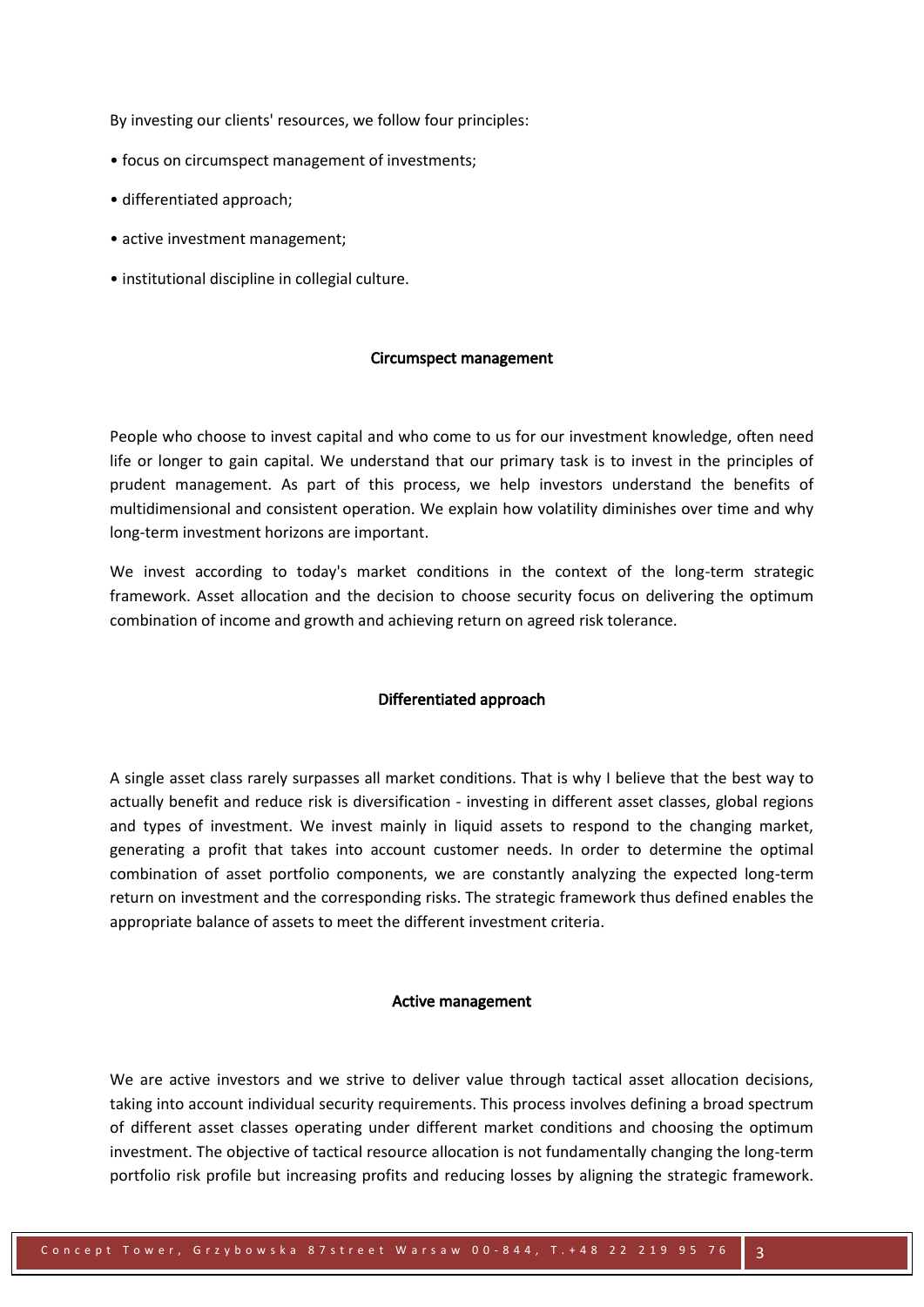Our asset allocation decisions are conducted using a systematic review of the key drivers of return growth, value, liquidity, currency and management - which we define as the investment context. The safety selection process is based on our ability to identify relevant investments in attractive valuations through rigorous and conservative analysis.

# Institutional discipline

The investment process is a decision-making framework, designed to meet risk objectives and return associated with individual mandates. Internal risk control helps ensure that your investment approach is aligned with your goals. Our ability to measure and monitor risk in combination with performance and precision gives us the information we need to accurately monitor the suitability of selected solutions.

# How we structured the investment process

We have designed the investment process to ensure optimal investment effects. It has four main components:

• Investor. We start with a clear understanding of individual needs and relevance to determine the risk profile for each investment strategy. Investors often work with a consultant to develop and fully understand the needs of the parties.

• Process. A structured process that generates value for portfolios through the strengths of allocation and security. Respect for knowledge and mutual respect count.

• Wallet. Based on the views generated by the asset allocation processes and the selection of investments, the constructed portfolios take into account the specific needs of investors and risk profiles. Such a defined approach creates individual responsibility within shared investment concepts.

• Risk and efficiency oversight and investment review.

We have a close risk monitoring system (CRMS) and a highly disciplined internal review process. This structure facilitates the monitoring of risk profiles and analyzes the key attributes of portfolios and their sources of performance. Our goal is to provide a number of detailed investment reports and their valuations to ensure transparency and to understand our investment. These reports act as supporting materials during the meetings with investors and advisers on the process of verifying the investment service.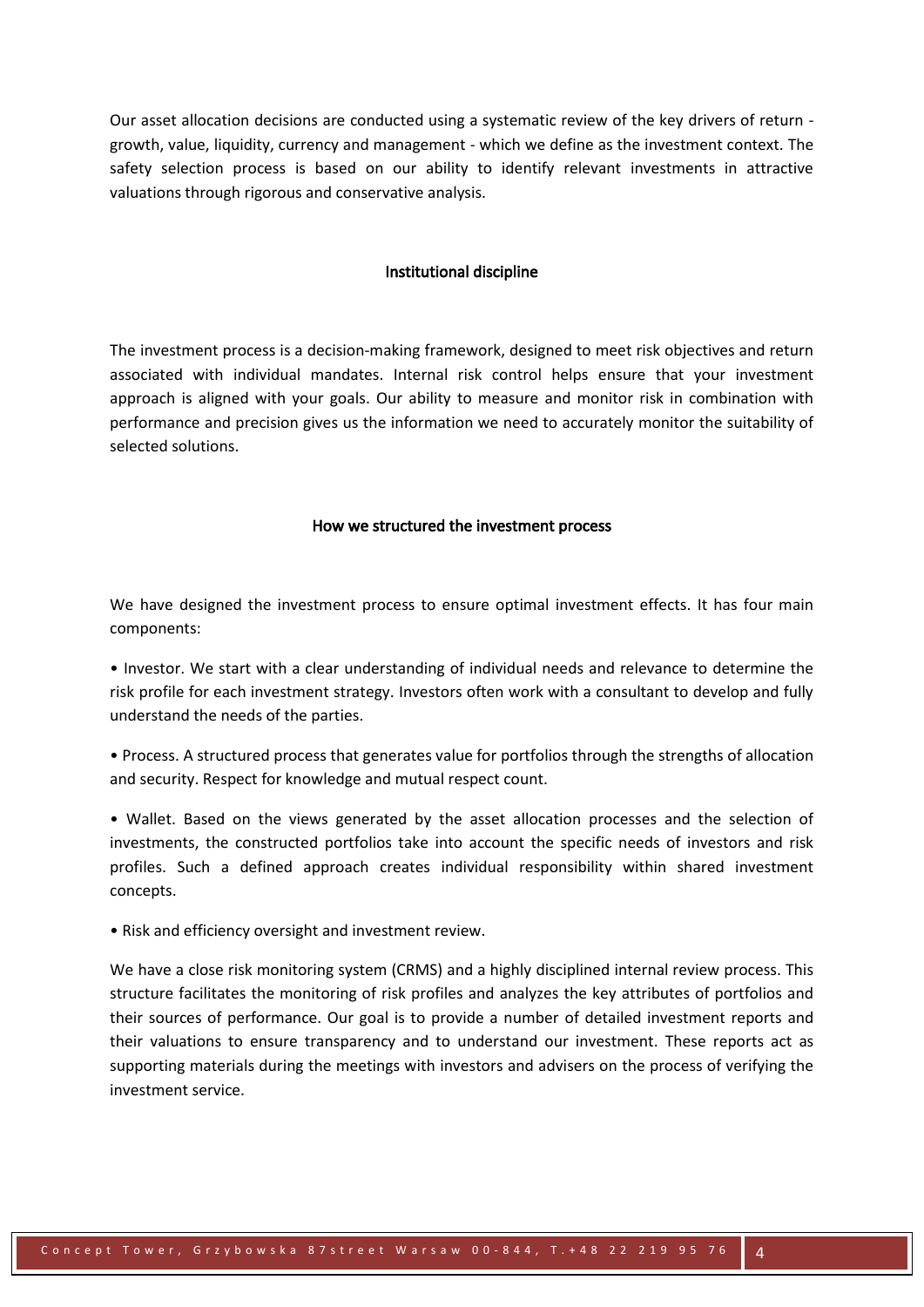### Understanding the objectives of the investor

In order to determine the optimal investment strategy for each investor, we set their return expectations against the risks they are willing to accept. There are many issues to consider, including financial circumstances, ability to absorb losses and comfort levels when investing in financial markets. Other goals include time and the need for income over capital growth. Our approach is most appropriate for long-term investors and is not suitable for short-term time frames or commercial orientation. Some investors are working with investment managers directly to set appropriate investment objectives and tolerances. Others work with an advisor to determine the right investment approach. We recommend that everyone has their own financial plan (either prepared alone or with an advisor) to ensure goals and risk tolerance. We develop investment strategies that meet the needs of each investor.

# Strategic asset allocation

We believe that the best way to achieve risk-adjusted returns above market is diversification. Our goal is to provide investors with a wide range of investments that may have a low correlation in terms of results. We believe that the choice of optimal asset allocation is the most important factor affecting long-term returns. That is why the basis of our investment approach is based on identifying the most effective combination of asset classes that, in the long run, faces the best possible returns in the face of defined risk. This is the long-term strategic asset allocation we designed for each risk profile. We observe markets using optimization models that facilitate understanding of anticipated risk changes and changing investment scenarios. It is worth noting that the value of investment in each type of assets and income from them are a variable function not guaranteed. Shares usually offer the best opportunities to generate long-term capital growth, income, but also the risk associated with investing in stocks is higher. Investors with greater risk tolerance have greater allocation of shares and alternative assets, such as commodities or cryptocurrencies and more international exposure. Depending on the individual investment mandates, we usually orient the wallets towards the investor's domestic currency in order to reduce the impact of exchange rate fluctuations. For all investments, our decision-making process includes a review of currency risk as part of the investment justification for each asset class and collateral.

# Allocation of tactical resources

Prolonged periods may occur when asset price levels deviate significantly from their long-term trends. Therefore, we must be willing to actively invest from the point of view of asset allocation and security. We are reaching tactical decisions regarding asset allocation through quarterly meetings of the Strategic Policy Committee. The purpose of resource allocation is to improve return and minimize